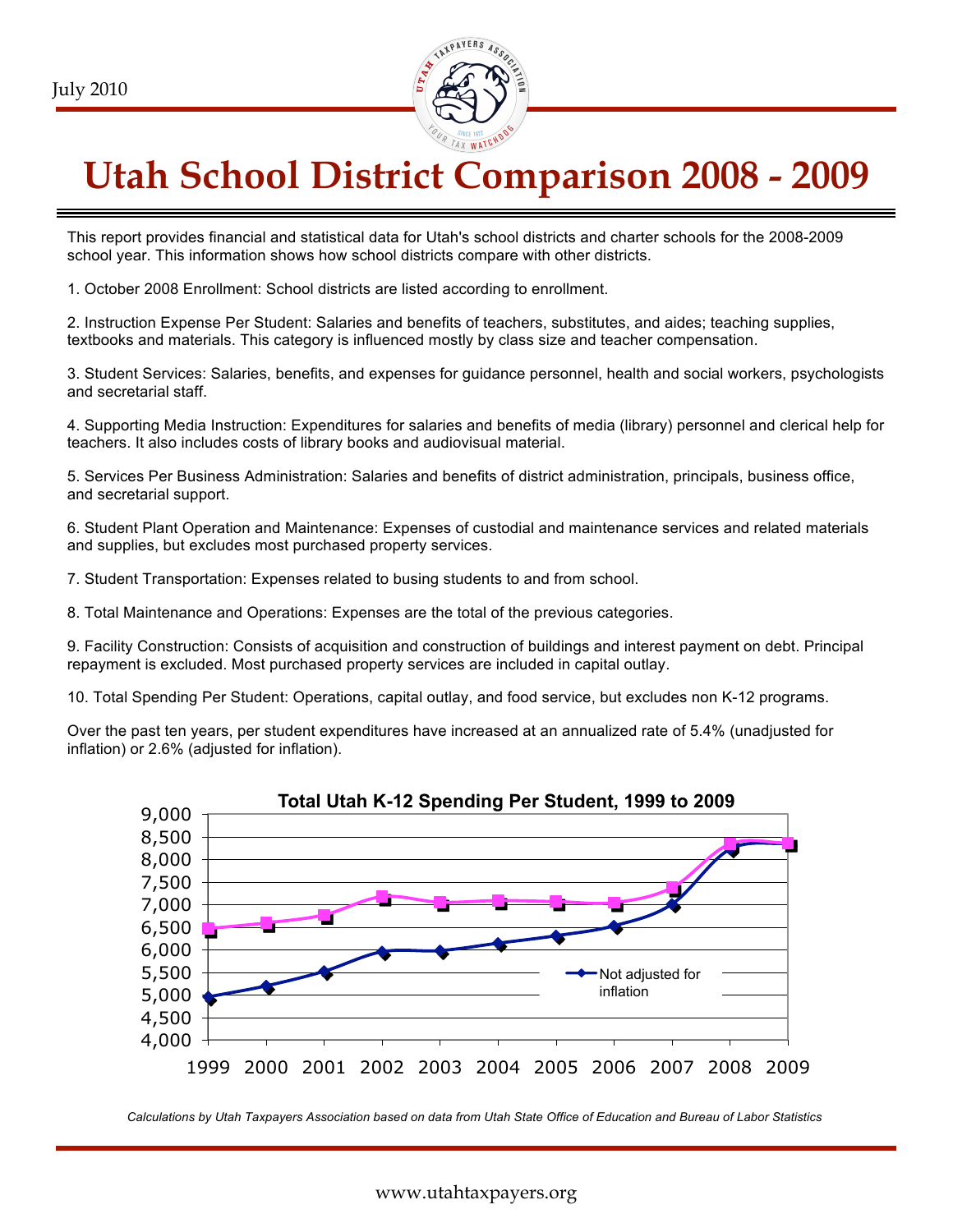## Utah School District Comparison 2008 - 2009

1. Districts are listed by enrollment in descending order. Enrollment excludes youth-in-custody (YIC).

2. Facility lease/rental payments (90%) that officially appear in Fund 10 (operations) function 2600 facility O&M object 400 purchased property are treated as facility capital costs.

3. Teacher compensation includes salary and benefits. Statewide average is FTE-weighted median.

4. Grand totals are effective statewide averages.

5. Assessed valuation is adjusted for RDA diversions.

6. Tax comparison excludes statewide basic levy of 0.001250.

7. To avoid double counting, construction expenses and interest are included, but bond principle payment is excluded.

|                                       |                  |                |            |            |             |                 |            |            |                 |            |            |              |                  |                  |            |            |            |            |                        |                      | Tax Rate     |
|---------------------------------------|------------------|----------------|------------|------------|-------------|-----------------|------------|------------|-----------------|------------|------------|--------------|------------------|------------------|------------|------------|------------|------------|------------------------|----------------------|--------------|
|                                       |                  | Instruction    |            |            |             | Services        |            |            | Total           |            |            |              | Total            |                  | Revenues-  |            |            |            |                        |                      | as %         |
|                                       | October          | Expense        | Instruct   |            |             | per             | Student    |            | M&O             |            |            |              | Spending         | Average          | Operations |            |            | Teachers   | Assessed               | 2008-09              | State        |
|                                       | 2008             | Per            | as Pct.    | Student    | Supporting  | <b>Business</b> | Plant      | Student    | per             |            |            | Facility     | Per              | Teacher          | State      | Local      |            | as Pct of  | Valuation              | Property             | average      |
|                                       | Enrollment       | Student        | M&O        | Services   | Media Instr | Admin           | O&M        | Trans      | Student         | Nutrition  | Interest   | Construct    | Student          | Comp             | Federal    |            |            | Total      | Per Student            | Tax Rate             | excl BL      |
| <b>JORDAN</b>                         | 81,017           | 3,948          | 67%        | 173        | 366         | 631             | 561        | 188        | 5,867           | 364        | 167        | 1,728        | 8,126            | \$66,634         | 62%        | 26%        | 11%        | 49%        | 423,791                | 0.007380             | 121%         |
| <b>GRANITE</b>                        | 68,403           | 4,330          | 70%        | 288        | 278         | 549             | 585        | 140        | 6,170           | 333        | $\Omega$   | 836          | 7,339            | 66,325           | 61%        | 25%        | 14%        | 49%        | 378,254                | 0.006047             | 94%          |
| <b>DAVIS</b>                          | 65,014           | 4,222          | 70%        | 219        | 275         | 560             | 552        | 187        | 6,015           | 354        | 243        | 1,484        | 8,096            | 72,833           | 67%        | 22%        | 11%        | 46%        | 272,619                | 0.007118             | 115%         |
| <b>ALPINE</b>                         | 61,223           | 4,272          | 75%        | 168        | 226         | 468             | 394        | 195        | 5,723           | 313        | 287        | 1,821        | 8,143            | 64,703           | 67%        | 23%        | 11%        | 53%        | 282,184                | 0.007541             | 124%         |
| WEBER                                 | 29,879           | 4,194          | 70%        | 209        | 117         | 665             | 559        | 220        | 5,964           | 410        | 153        | 1,303        | 7,829            | 68,268           | 71%        | 18%        | 11%        | 51%        | 288,394                | 0.005721             | 87%          |
| <b>NEBO</b>                           | 27,592<br>25,775 | 3,955          | 66%<br>67% | 327<br>325 | 233<br>363  | 631<br>587      | 576<br>549 | 296        | 6,017           | 321<br>304 | 299<br>393 | 835<br>1,086 | 7,472            | 65,700           | 71%<br>58% | 17%<br>31% | 12%        | 46%        | 234,052                | 0.008701             | 148%<br>111% |
| <b>WASHINGTON</b><br><b>SALT LAKE</b> | 23,678           | 4,227<br>5,182 | 69%        | 266        | 554         | 614             | 700        | 270<br>231 | 6,321<br>7,547  | 523        | 248        | 1,355        | 8,105<br>9,673   | 65,556<br>70,817 | 47%        | 38%        | 11%<br>14% | 52%<br>44% | 556,618<br>836,642     | 0.006919<br>0.005976 | 92%          |
| <b>CACHE</b>                          | 14,579           | 4,573          | 69%        | 341        | 253         | 525             | 460        | 444        | 6,596           | 369        | 230        | 699          | 7,895            | 70,364           | 67%        | 21%        | 12%        | 43%        | 227,164                | 0.006213             | 97%          |
| <b>TOOELE</b>                         | 13,406           | 4,103          | 70%        | 209        | 164         | 489             | 640        | 249        | 5,855           | 379        | 429        | 1,445        | 8,108            | 62,197           | 72%        | 16%        | 12%        | 52%        | 215,583                | 0.008645             | 146%         |
| <b>PROVO</b>                          | 13,288           | 5,028          | 75%        | 277        | 156         | 657             | 400        | 155        | 6,673           | 382        | 195        | 525          | 7,776            | 72,599           | 59%        | 27%        | 14%        | 46%        | 390,985                | 0.006639             | 106%         |
| <b>OGDEN</b>                          | 12,884           | 3,684          | 56%        | 423        | 1,086       | 666             | 580        | 144        | 6,583           | 555        | 369        | 2,930        | 10,437           | 74,537           | 63%        | 18%        | 19%        | 45%        | 263,222                | 0.007782             | 129%         |
| <b>BOX ELDER</b>                      | 11,132           | 4,269          | 70%        | 213        | 129         | 501             | 614        | 336        | 6,061           | 385        | 39         | 3,034        | 9,518            | 64,943           | 70%        | 18%        | 12%        | 43%        | 268,891                | 0.008201             | 137%         |
| <b>IRON</b>                           | 8,344            | 4,406          | 71%        | 178        | 190         | 567             | 625        | 282        | 6,249           | 334        | 315        | 1,092        | 7,989            | 61,979           | 63%        | 24%        | 13%        | 44%        | 527,855                | 0.005658             | 86%          |
| <b>MURRAY</b>                         | 6,458            | 4,393          | 69%        | 288        | 261         | 722             | 556        | 136        | 6,356           | 317        | 159        | 1,107        | 7,940            | 72,891           | 58%        | 32%        | 10%        | 48%        | 551,880                | 0.005525             | 83%          |
| <b>UINTAH</b>                         | 6,408            | 4,246          | 65%        | 179        | 106         | 777             | 572        | 646        | 6,525           | 443        | 308        | 1,513        | 8,790            | 73,528           | 56%        | 30%        | 14%        | 44%        | 698,451                | 0.006101             | 95%          |
| <b>LOGAN</b>                          | 5,960            | 5,196          | 75%        | 141        | 226         | 660             | 495        | 199        | 6,918           | 401        | 170        | 990          | 8,479            | 71,492           | 59%        | 26%        | 15%        | 43%        | 323,129                | 0.007304             | 119%         |
| <b>WASATCH</b>                        | 4,745            | 5,245          | 73%        | 147        | 88          | 803             | 536        | 337        | 7,157           | 337        | 687        | 6,257        | 14,437           | 74,706           | 47%        | 43%        | 9%         | 44%        | 958,450                | 0.006094             | 95%          |
| <b>SEVIER</b>                         | 4,511            | 4,745          | 73%        | 134        | 71          | 628             | 576        | 313        | 6,468           | 421        | 125        | 672          | 7,686            | 61,431           | 66%        | 17%        | 17%        | 49%        | 280,453                | 0.006311             | 99%          |
| <b>PARK CITY</b>                      | 4,477            | 6,295          | 67%        | 351        | 360         | 990             | 1038       | 391        | 9,424           | 354        | 258        | 1,879        | 11,915           | 76,709           | 10%        | 84%        | 6%         | 48%        | 2,702,742              | 0.004023             | 53%          |
| <b>DUCHESNE</b>                       | 4,355            | 4,420          | 63%        | 208        | 289         | 729             | 953        | 461        | 7,059           | 399        | 121        | 392          | 7,971            | 64,78'           | 63%        | 23%        | 14%        | 46%        | 382,611                | 0.007347             | 120%         |
| <b>CARBON</b>                         | 3,502            | 5,141          | 64%        | 453        | 163         | 1,018           | 882        | 338        | 7,994           | 487        | 147        | 709          | 9,336            | 72,923           | 52%        | 36%        | 12%        | 41%        | 702,953                | 0.006132             | 95%          |
| SO. SANPETE                           | 2,955            | 5,809          | 75%        | 164        | 297         | 493             | 652        | 280        | 7,694           | 417        | 166        | 1,214        | 9,491            | 74,48'           | 70%        | 16%        | 14%        | 39%        | 193,551                | 0.008304             | 140%         |
| <b>SAN JUAN</b>                       | 2,889            | 6,939          | 58%        | 499        | 919         | 1,173           | 1718       | 658        | 11,905          | 461        | 0          | 724          | 13,091           | 75,497           | 51%        | 18%        | 31%        | 39%        | 292,161                | 0.008091             | 135%         |
| <b>MILLARD</b>                        | 2,829            | 6,171          | 69%        | 163        | 194         | 830             | 959        | 608        | 8,924           | 531        | 12         | 585          | 10,052           | 78,857           | 51%        | 37%        | 12%        | 44%        | 677,063                | 0.005649             | 86%          |
| NO. SANPETE                           | 2,329            | 4,777          | 67%        | 137        | 459         | 791             | 593        | 407        | 7,164           | 493        | 44         | 553          | 8,254            | 70,509           | 65%        | 19%        | 17%        | 47%        | 269,084                | 0.006359             | 100%         |
| <b>MORGAN</b>                         | 2,276            | 4,325          | 69%        | 91         | 93          | 774             | 566        | 397        | 6,246           | 339        | 545        | 799          | 7,929            | 65,212           | 67%        | 24%        | 9%         | 53%        | 433,309                | 0.005846             | 90%          |
| <b>EMERY</b>                          | 2,256            | 6,068          | 66%        | 189        | 172         | 1,023           | 1238       | 446        | 9,136           | 414        | 19         | 385          | 9,955            | 79,019           | 50%        | 40%        | 10%        | 46%        | 786,018                | 0.005519             | 83%          |
| <b>JUAB</b>                           | 2,203            | 4,415          | 72%        | 163        | 284         | 551             | 552        | 175        | 6,140           | 452        | 530        | 4,295        | 11,416           | 66,642           | 67%        | 20%        | 13%        | 46%        | 345,064                | 0.007728             | 128%         |
| <b>BEAVER</b>                         | 1,577            | 4,401          | 64%        | 551        | 63          | 921             | 676        | 216        | 6,828           | 393        | 329        | 241          | 7,792            | 70,055           | 62%        | 26%        | 11%        | 48%        | 405,869                | 0.006664             | 106%         |
| <b>GRAND</b>                          | 1,498            | 5,295          | 66%        | 254        | 379         | 908             | 848        | 327        | 8,011           | 502        | 369        | 3,383        | 12,266           | 62,661           | 53%        | 32%        | 16%        | 42%        | 794,989                | 0.006150             | 96%          |
| SO. SUMMIT<br><b>KANE</b>             | 1,427<br>1,202   | 5,090<br>6,690 | 67%<br>67% | 249<br>287 | 157<br>320  | 961<br>1,256    | 755<br>921 | 426<br>554 | 7,637<br>10,028 | 258<br>412 | 52<br>195  | 5,398<br>806 | 13,345<br>11,441 | 71,834<br>74,088 | 43%<br>52% | 48%<br>36% | 9%<br>12%  | 46%        | 1,238,450<br>1,354,885 | 0.005747<br>0.003949 | 88%<br>51%   |
| NO. SUMMIT                            | 988              | 6,480          | 74%        | 193        | 118         | 898             | 477        | 636        | 8,802           | 423        | 423        | 1,955        | 11,603           | 71,932           | 49%        | 42%        | 9%         | 45%<br>41% | 1,365,869              | 0.005258             | 78%          |
| <b>GARFIELD</b>                       | 911              | 8.165          | 68%        | 224        | 106         | 1.776           | 1156       | 524        | 11,952          | 440        | 278        | 1.098        | 13.768           | 73,929           | 61%        | 21%        | 17%        | 45%        | 687,427                | 0.006165             | 96%          |
| WAYNE                                 | 531              | 6,843          | 68%        | 145        | 303         | 1,336           | 778        | 733        | 10,136          | 487        |            | 597          | 11,221           | 70,260           | 71%        | 15%        | 14%        | 51%        | 509,194                | 0.003656             | 45%          |
| <b>RICH</b>                           | 450              | 7,693          | 67%        | 213        | 364         | 1,727           | 544        | 892        | 11,433          | 616        | 387        | 1,246        | 13,682           | 79,419           | 52%        | 38%        | 9%         | 51%        | 1,827,840              | 0.003834             | 49%          |
| PIUTE                                 | 319              | 8,676          | 65%        | 0          | 77          | 2,197           | 1248       | 1229       | 13,427          | 675        | 12         | 610          | 14,724           | 70,483           | 72%        | 14%        | 14%        | 47%        | 280,980                | 0.003685             | 46%          |
| <b>TINTIC</b>                         | 232              | 11,250         | 66%        | 301        | 926         | 2,670           | 1348       | 538        | 17,033          | 456        | 68         | 1,438        | 18,995           | 82,078           | 75%        | 12%        | 13%        | 49%        | 139,303                | 0.009132             | 156%         |
| <b>DAGGETT</b>                        | 142              | 11,008         | 54%        | 470        | 940         | 3,361           | 2913       | 1603       | 20,295          | 658        | 60         | 1,878        | 22,891           | 74,155           | 57%        | 35%        | 7%         | 37%        | 1,724,766              | 0.004302             | 58%          |
| <b>DISTRICT TOTAL</b>                 | 523,644          | 4,380          | 69%        | 238        | 294         | 611             | 573        | 234        | 6,330           | 369        | 211        | 1,436        | 8,347            | 69,757           | 62%        | 25%        | 13%        | 48%        | 410,151                | 0.006356             | 100%         |
| CHARTER TOTAL                         | 27,369           | 3,508          | 67%        | 228        | 151         | 950             | 360        | 40         | 5,237           | 135        | 477        | 2,835        | 8,684            | 49,631           | 85%        | 4%         | 11%        | 55%        |                        |                      |              |
| STATE TOTAL                           | 551,013          | 4,337          | 69%        | 237        | 287         | 627             | 563        | 224        | 6,276           | 357        | 224        | 1,506        | 8,363            | 63,198           | 63%        | 24%        | 12%        | 48%        |                        |                      |              |

Calculations by Utah Taxpayers Association based on data from Utah State Office of Education and the Utah State Tax Commission